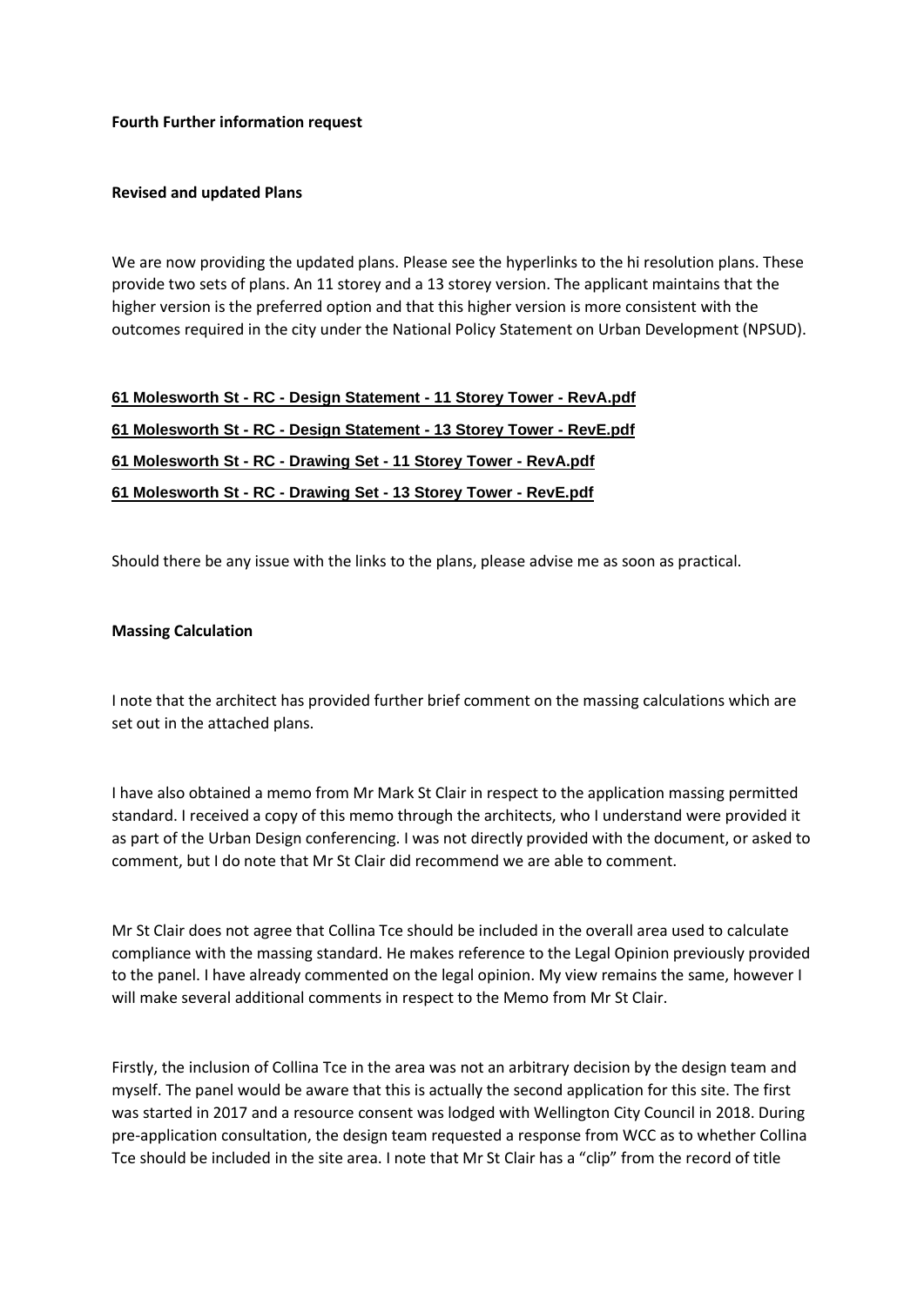(RoT) in his memo which shows the site area to be Lot 1 DP 23575 and be more or less 2105 $m^2$ . This "clip" does not tell the full story. I attach another below which is from the RoT.

| Identifier                        | <b>WN36D/158</b> |
|-----------------------------------|------------------|
| <b>Land Registration District</b> | Wellington       |
| Date Issued                       | 28 February 1990 |

## **Prior References**

| WN119/248                    | WNB2/1404                       |
|------------------------------|---------------------------------|
| <b>Type</b>                  | Fee Simple                      |
| Area                         | 2105 square metres more or less |
| <b>Legal Description</b>     | Lot 1 Deposited Plan 23575      |
| <b>Registered Owners</b>     |                                 |
| 61 Molesworth Street Limited |                                 |
| <b>Type</b>                  | Fee Simple - 1/8 share          |
| Area                         | 438 square metres more or less  |
| <b>Legal Description</b>     | Lot 5 Deposited Plan 1265       |
| <b>Registered Owners</b>     |                                 |
| 61 Molesworth Street Limited |                                 |
|                              |                                 |

539162 Conditions of Consent (as to the part formerly in CT WNB2/1404) of the The Wellington City Council to the Construction of a cellar on the within land - 25.9.1962 at 12.18 pm

10017681.2 Mortgage to ANZ Bank New Zealand Limited - 31.3.2015 at 4:25 pm

The RoT for this site, includes an additional  $438m<sup>2</sup>$  area of land and a parcel described as Lot 5 DP 1265. As Collina Tce is included in the same RoT as the rest of the subject site. Under the WCC definition of 'site' WCC officers agreed that massing should apply to both parcels in the RoT. The previous application went forward on that basis. The WCC officers prepared a notification report for the previous application. That application was known as SR 417483. The notification report contained the following:

*The building will have a mass of 71701m³. The applicant has calculated the allowable building mass for the site as 83537m³. This is based on the total site area, which benefits from the additional site area provided by Collina Terrace (which cannot be built on as it is owned by multiple parties to be used for access purposes). I agree that the applicant is correct to include Collina Terrace in their site area for the purposes of calculating the building mass..……..* Section 95A-95F of the Resource Management Act 1991 Notification Decision Report SR417483 dated 20<sup>th</sup> December 2018, Page 15, paragraph 3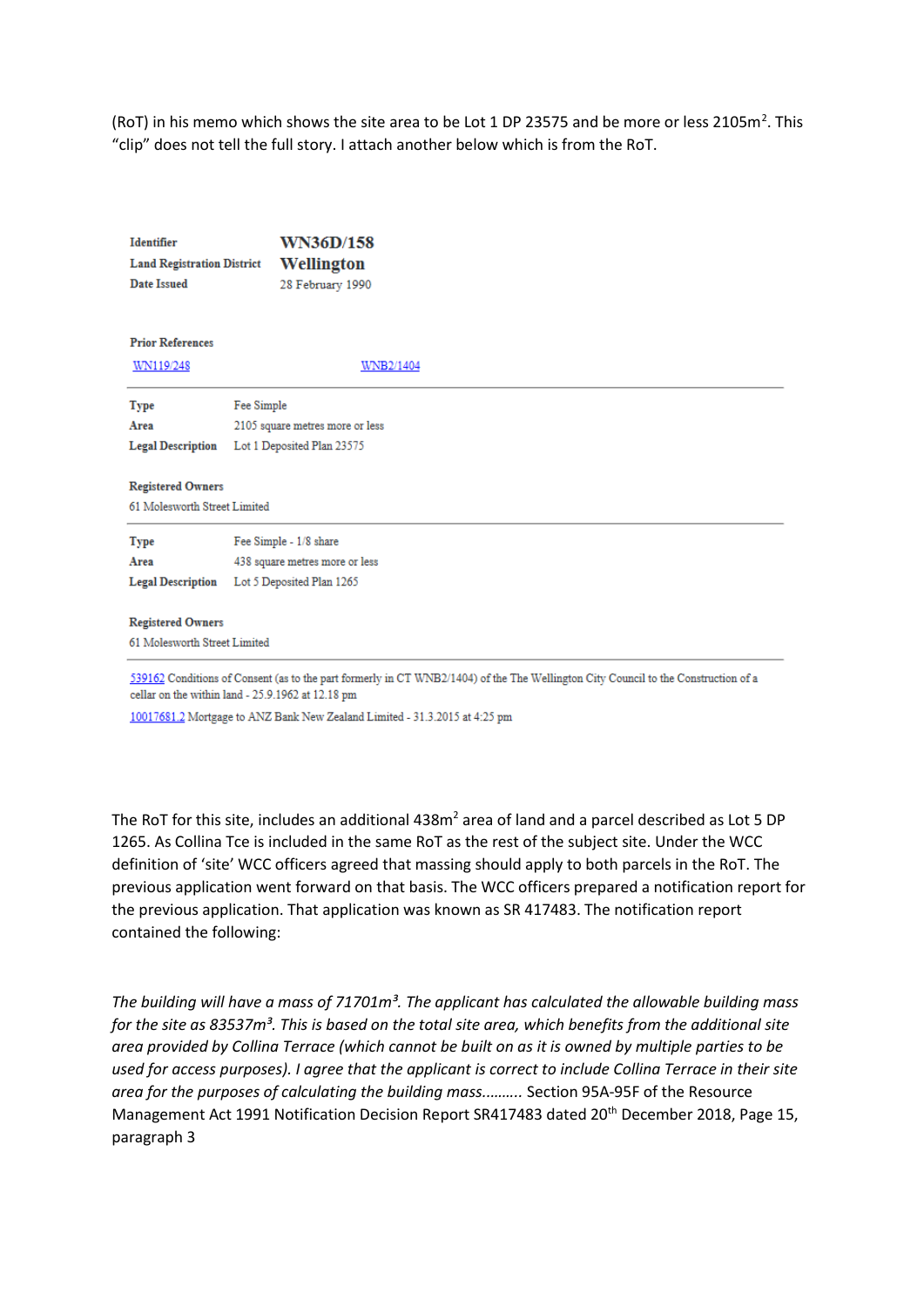I have already discussed Policy 12.2.5.2 *Manage building mass to ensure that the adverse effects of new building work are able to be avoided, remedied or mitigated on site* in the application and in the responses to queries from the panel. This is the policy which supports the massing rule. Under the policy, it has discussion text which can be used to interpret the way in which the policy and the relevant rule is interpreted. In this case, policy 12.2.5.2 states:

Managing building mass is important in ensuring that new building works do not create adverse environmental effects. The total mass and bulk of a building on site, and the location and placement of the mass relative to adjoining buildings and structures, will determine how successfully potential adverse effects relating to wind, amenity (access to light), impacts on adjacent heritage items, viewshafts, and urban design can be managed.

For this reason the District Plan imposes standards on the total building mass (volume) that can be developed on sites in the Central Area

The mass standards have been set at levels that will allow potential adverse effects relating to amenity (access to daylight for the proposed new building), heritage and design, to be avoided, remedied or mitigated on site. It is important to note that the development of new buildings in the Central Area is not a case of 'first in, first served'……...

The policy is clearly discussing the placement of mass, adjacent to buildings, directly on the boundary. The massing standards in conjunction with the Central Area Design Guide work to protect the amenity of the subject building and the neighbouring buildings, where there is a potential for them to be placed directly adjacent. In this case, there is no potential for buildings to be placed right against the boundary of the adjoining buildings to the north and west due to Collina Terrace being there. So it is not illogical for Collina Terrace to be used to calculate overall mass.

Lastly I note that the discussion text under this policy states:

Because building mass is calculated using the area of the development site, care must be taken to ensure that overall development potential is not increased through manipulation of property boundaries. For this reason, in instances **when a development site comprises multiple titles (or computer freehold registers), consideration will be given to the need to amalgamate into one title (or computer freehold register)** all of the land parcels that were used to calculate the maximum mass of the development. Similarly there may be occasions when it is necessary to register a consent notice on a vacant or developable lot to maintain compliance with the building mass standards across the site. [my emphasis]

The main 61 Molesworth Street site and the share in Collina Terrace are in one title.

I also note that in the legal opinion, there was discussion of the definition of "Site Area" There are actually two definitions of "Site Area" in the plan. The Site Area in chapter 3 is for the purpose of calculating site coverage, which applies in the Residential Areas of the Plan.